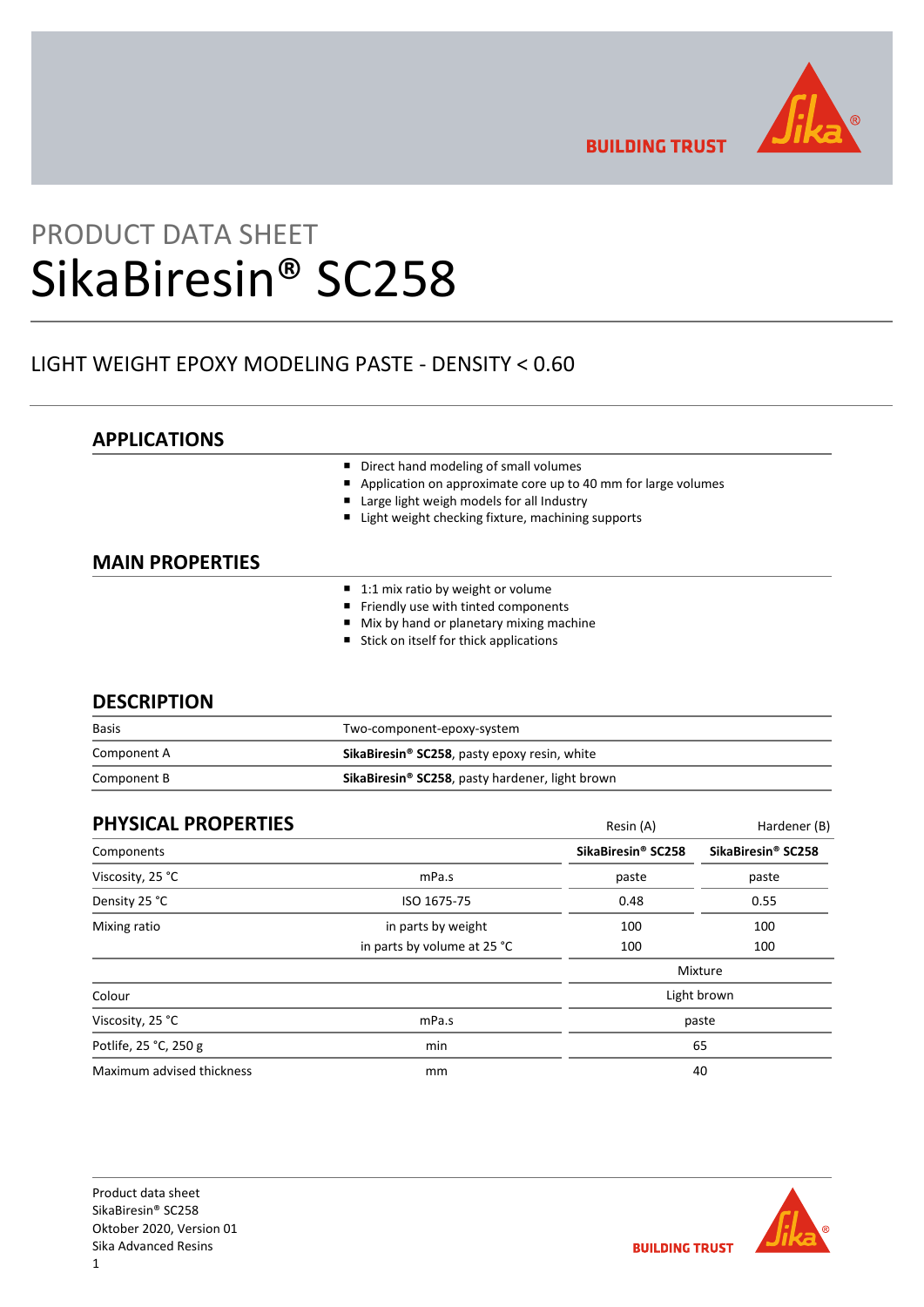# **MECHANICAL PROPERTIES**

(approx. values at 23 °C, obtained on standard specimens after curing 16 h at 40 °C)

| Density, 23 °C             | ISO 2781       |                   | 0.57 |
|----------------------------|----------------|-------------------|------|
| Shore hardness             | <b>ISO 868</b> | Shore D1 at 23°C  | 60   |
|                            |                | Shore D15 at 23°C | 58   |
| Compressive yield strength | ISO 604        | <b>MPa</b>        |      |

# **THERMAL AND SPECIFIC PROPERTIES**

(approx. values at 23 °C, obtained on standard specimens after curing 16 h at 40 °C)

| Glass transition temperature           | ISO 11359-2 | $\mathcal{C}$             | 51      |
|----------------------------------------|-------------|---------------------------|---------|
| Coefficient of thermal expansion (CTE) | ISO 11359-2 | $10^{-6}$ K <sup>-1</sup> | 48      |
| $[+10 °C$ to $+50 °C]$                 |             |                           |         |
| Hardening time before machining        |             |                           | 12 - 18 |
| Complete curing at 23°C                |             | a                         |         |

# **PACKAGING UNITS**

- Resin (A), **SikaBiresin<sup>®</sup> SC258** ■ Hardener (B), SikaBiresin<sup>®</sup> SC258
- 5,0 kg; 10 kg net 5,0 kg; 10 kg net

# **PROCESSING DATA**

- The material, processing and mould temperature must be at least 18 25 °C.
- Mix resin + hardener by hand up to 500 gr mixing. For bigger use a mixer
- As soon as the colour is uniform you can apply the resin.
- On smooth cores apply first a thin layer by spatula (bonding layer)
- Sleek the surface with alcohol or water to get it smooth.

# **STORAGE CONDITIONS**

| Shelf life          | Resin $(A)$ , SikaBiresin <sup>®</sup> SC258<br>■ Hardener (B), SikaBiresin® SC258                                             | 12 months<br>12 months       |  |
|---------------------|--------------------------------------------------------------------------------------------------------------------------------|------------------------------|--|
| Storage temperature | Resin $(A)$ , SikaBiresin <sup>®</sup> SC258<br>■ Hardener (B), SikaBiresin® SC258                                             | $18 - 25 °C$<br>$18 - 25 °C$ |  |
| Opened packagings   | ■ Containers must be closed tightly immediately after use.<br>■ The residual material needs to be used up as soon as possible. |                              |  |

# **FURTHER INFORMATION**

The information herein is offered for general guidance only. Advice on specific applications is available on request from the Technical Department of Sika Advanced Resins. Copies of the following publications are available on request: Safety Data Sheets

# **BASIS OF PRODUCT DATA**

All technical data stated in this document are based on laboratory tests. Actual measured data may vary due to circumstances beyond our control.

# **HEALTH AND SAFETY INFORMATION**

For information and advice regarding transportation, handling, storage and disposal of chemical products, users shall refer to the actual Safety Data Sheets containing physical, ecological, toxicological and other safety-related data.

Product data sheet SikaBiresin® SC258 Oktober 2020, Version 01 Sika Advanced Resins